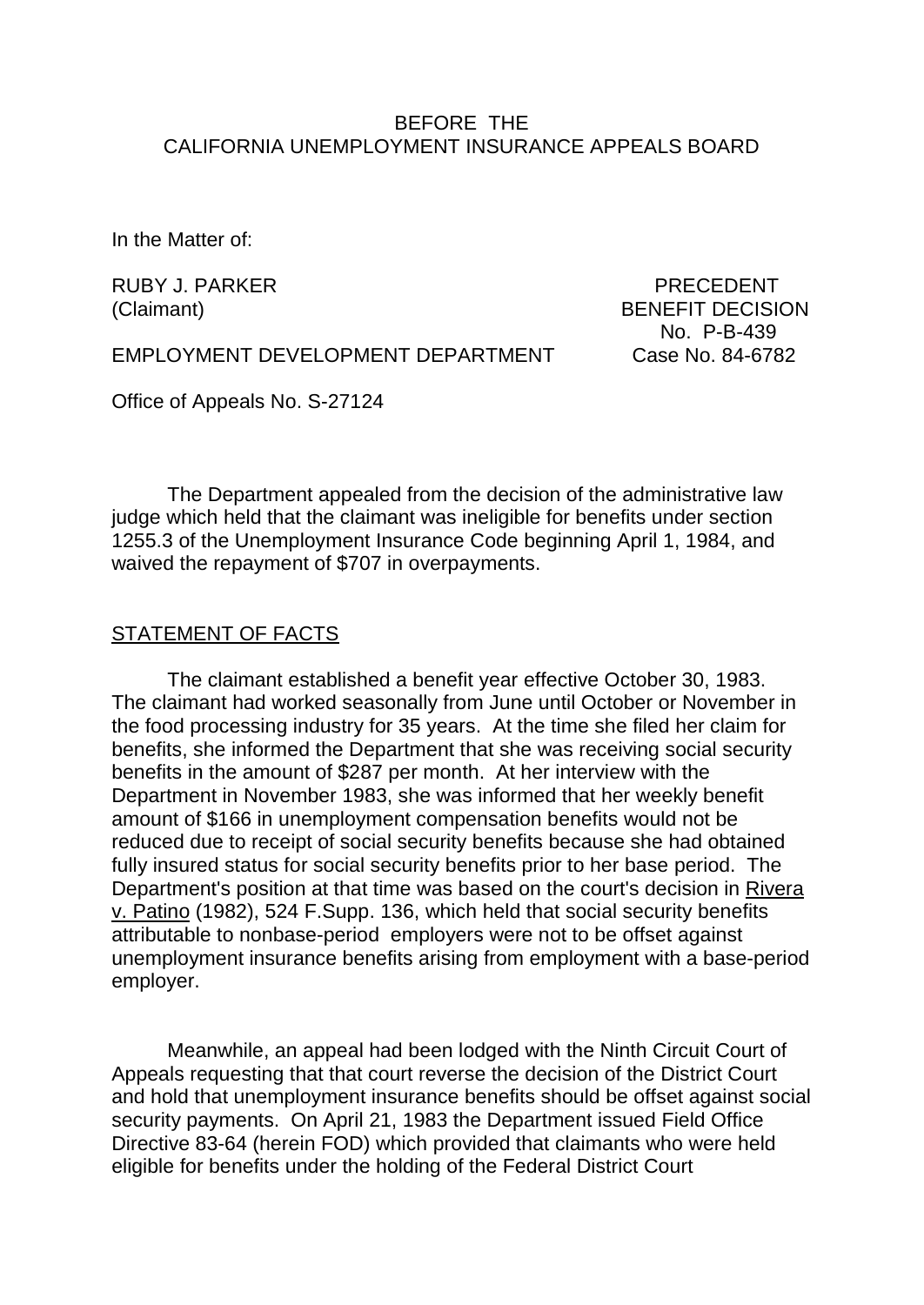in Rivera v. Patino (supra) were to be informed that an appeal to that decision had been filed and they may be required to repay benefits should it be reversed by a higher court.

Subsequently, on August 29, 1983, the Ninth Circuit Court of Appeals reversed the district court's decision in Rivera v. Becerra and Donovan (1983), 714 F.2d 887, and held that unemployment insurance benefits must be reduced if the claimant was receiving social security payments and the claimant's base-period employer made social security contributions on behalf of the claimant. That decision was stayed pending review by the United States Supreme Court. On March 19, 1984 the stay was lifted when the Supreme Court declined to hear the matter. As a consequence, the Department issued Field Office Directive 84-50 UI on April 11,1984 which provided in pertinent part:

"On March 19, 1984, the United States Supreme Court declined to accept the appeal from the decision previously issued by the U.S. Court of Appeals for the Ninth Circuit in the Rivera case. The action of the Supreme Court means that social security benefits are deductible from UI benefits if any of the claimant's base period employers contributed to the Social Security Fund on the claimant's behalf. As per usual procedures, if social security benefits are deductible, only that portion of the employer's contribution, normally 50 percent, will be deducted.

"Effective immediately, field offices are to revert to the procedures which were in effect prior to the implementation of the Rivera case. Accordingly, the guidelines on deducting social security . . . are again applicable."

Pursuant to FOD No. 84-50 UI, the Department issued a determination on May 11, 1984 which held that the claimant was not entitled to unemployment insurance benefits under code section 1255.3 beginning October 30, 1984 [sic]. On May 18, 1984, the claimant was mailed a Notice of Overpayment in the amount of \$707, covering an overpayment in the amount of \$33 per week for the weeks ending November 19, 1983 through December 31, 1983, and \$34 per week for the weeks ending January 7, 1984 through April 7, 1984. The claimant filed a timely appeal from the determination and Notice of Overpayment.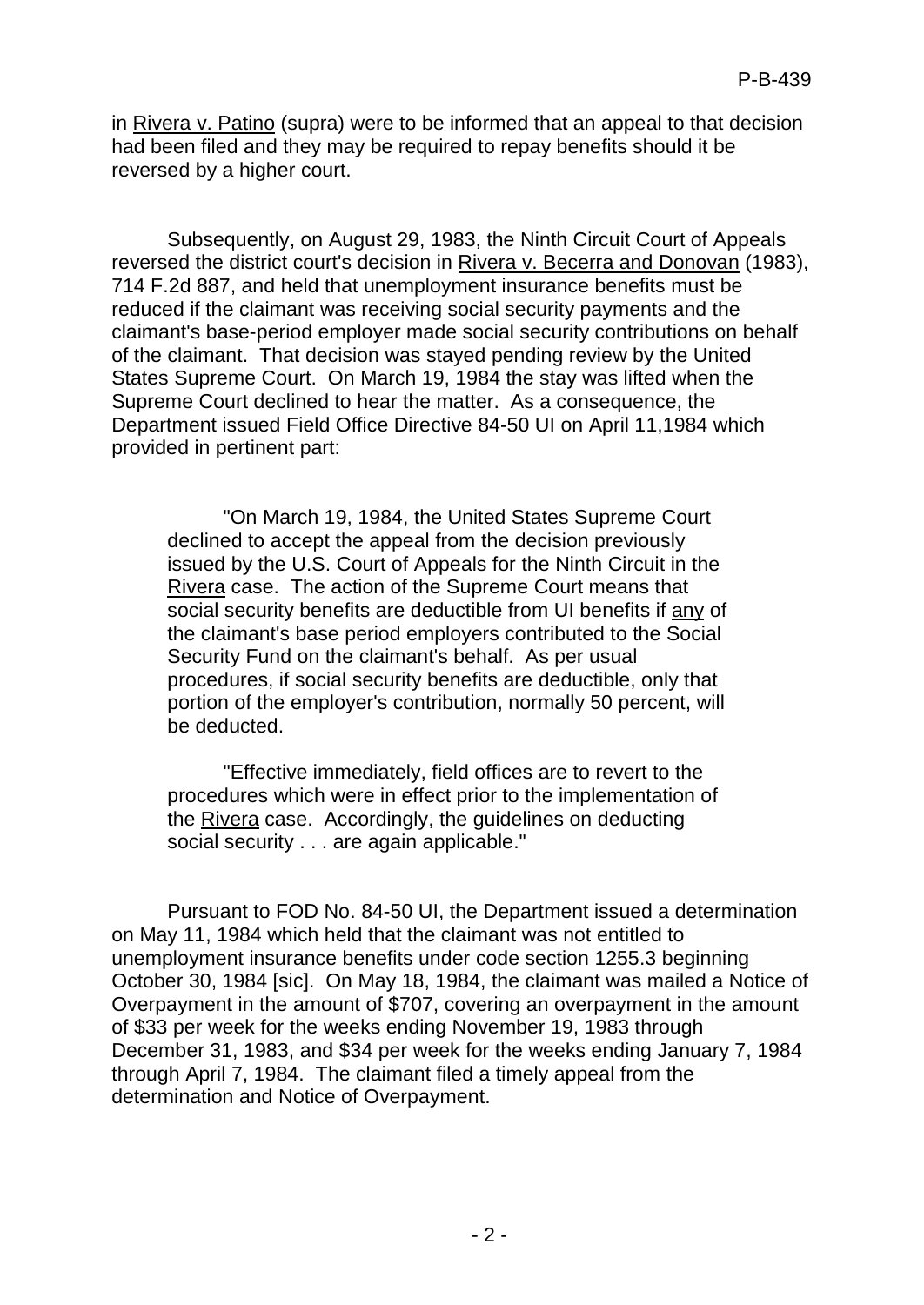The record reflects that the Department did not notify the claimant that there was any uncertainty regarding her entitlement to full benefits or that she might be required to repay them based on pending litigation at the time unemployment benefits were paid to her. The claimant objected to being required to repay and appealed to an administrative law judge. At the hearing the claimant advised the administrative law judge, ". . . I resent paying it because I wasn't told."

The administrative law judge resolved the matter in the claimant's favor but on the ground that the payment of benefits to the claimant by the Department constituted a determination of eligibility in November of 1983. The administrative law judge concluded that under section 1332 of the Unemployment Insurance Code, the Department lacked authority to reconsider its "silent" determination as it had not done so in a timely manner. Accordingly, the administrative law judge held that the claimant's benefits were not subject to reduction.

# REASONS FOR DECISION

The initial issue presented for our consideration is whether the Department had authority in May of 1984 to issue a determination that the claimant's unemployment benefits were subject to reduction under section 1255.3 of the Unemployment Insurance Code beginning October 30, 1983.

Code section 1332 (a) provides, in pertinent part, that the Department may for good cause reconsider any determination within 15 days after an appeal to an administrative law judge is filed or, if no appeal is filed, within 20 days after mailing or personal service of the notice of determination.

The Board addressed the import of that section in Appeals Board Precedent Decision No. P-B-128. There, it was held that section 1332(a) applies ony where a written determination has been issued. No such limitation is applicable to an unwritten determination (commonly referred to as a "silent" determination) which is evidenced by the payment of benefits.

The determination of May 11, 1984 was the first written determination issued by the Department in this case. We have carefully examined the rationale of Appeals Board Decision No. P-B-128 and find no reason to alter it. Accordingly, we find that the Department acted within its authority in issuing the determination of May 11, 1984.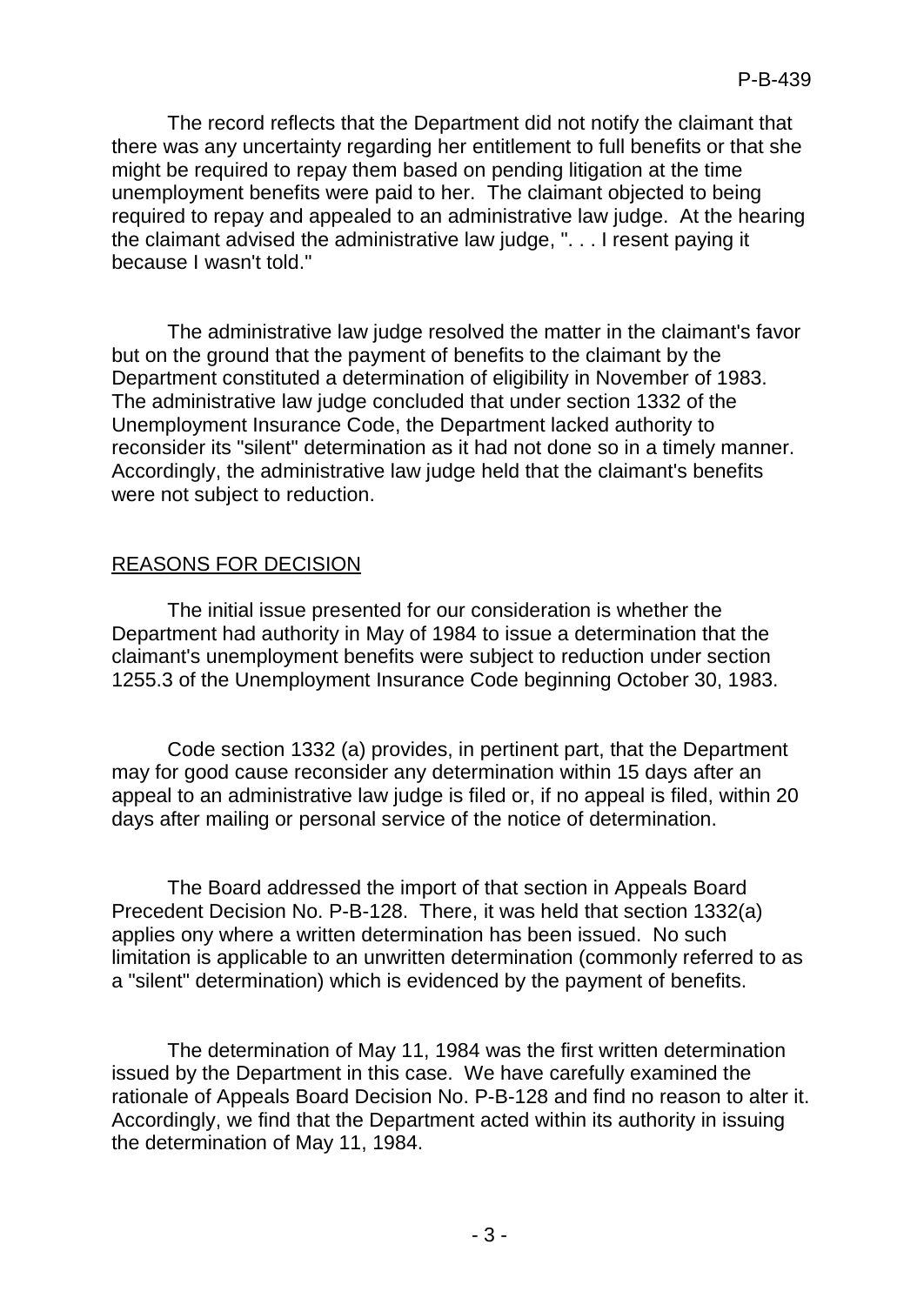Code section 1255.3 provides for the reduction of unemployment insurance benefits of social security payments which reflect the employer's contribution to the Social Security Fund on the claimant's behalf (customarily 50 percent). In Rivera v. Becerra & Donovan (supra), the Court of Appeals held that this was so if the base-period employer contributed to social security in behalf of the claimant.

In this case the claimant and the claimant's base-period employer each contributed to the Social Security Fund. Thus, the claimant's unemployment compensation is subject to offset by one-half of her social security benefits.

Accordingly, we hold that the claimant is ineligible for full weekly benefits under section 1255.3 of the Unemployment Insurance Code beginning October 30, 1983.

The remaining issue is whether the claimant is liable for repayment of the overpayment.

Section 1375 of the California Unemployment Insurance Code provides that a claimant who is overpaid benefits is liable for this amount unless the overpayment was not due to fraud, misrepresentation, or wilful nondisclosure on his part, was received without fault on his part, and its recovery would be against equity and good conscience.

It is apparent that overpayment in this case is not due to misrepresentation, wilful nondisclosure, or fraud on the part of the claimant. Hence, the issue is whether recovery of the overpayment would be against equity and good conscience.

In Appeals Board Decision No. P-B-438 this Board considered a virtually identical case in which the Department had issued a Field Office Directive directing its personnel to advise claimants that an appeal had been taken in the Rivera case and that in the event of a reversal the claimants may have to repay any benefits that had been received. Subsequently, Rivera was reversed by a higher court. As the Department had failed to follow its own directive with respect to forewarning the claimant of a prospective overpayment, this Board held that it would be against equity and good conscience to require recoupment. Accordingly, we found that the Department was proscribed from requiring repayment of the overpayment.